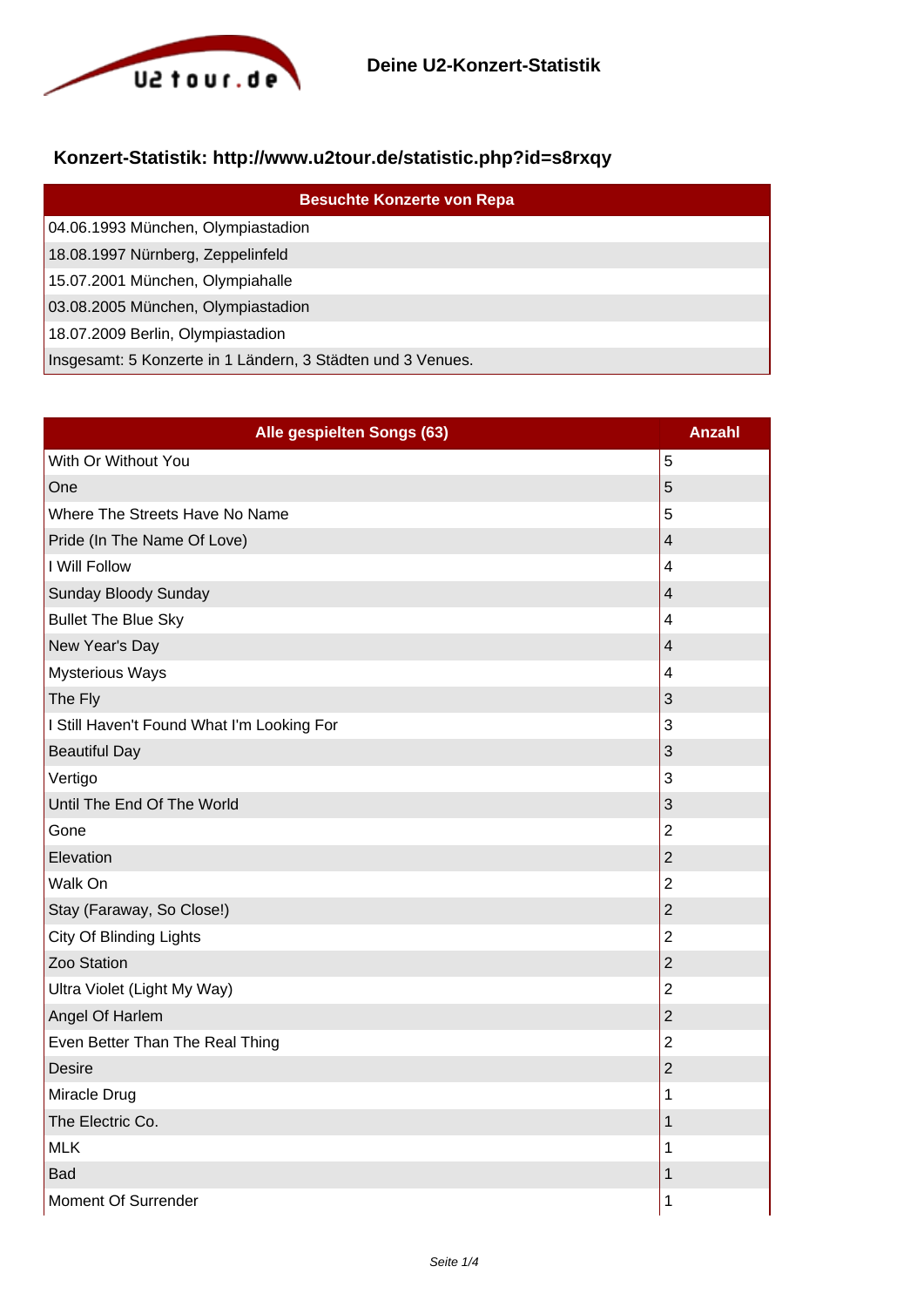

| Sometimes You Can't Make It On Your Own    | 1 |
|--------------------------------------------|---|
| I'll Go Crazy If I Don't Go Crazy Tonight  | 1 |
| Love And Peace Or Else                     | 1 |
| <b>Breathe</b>                             | 1 |
| No Line On The Horizon                     | 1 |
| Get On Your Boots                          | 1 |
| Magnificent                                | 1 |
| Party Girl                                 |   |
| Miss Sarajevo                              | 1 |
| All Because Of You                         | 1 |
| <b>Unknown Caller</b>                      | 1 |
| The Unforgettable Fire                     | 1 |
| Please                                     |   |
| Running To Stand Still                     | 1 |
| Love Is Blindness                          | 1 |
| Can't Help Falling In Love                 | 1 |
| Mofo                                       |   |
| <b>Redemption Song</b>                     | 1 |
| Satellite Of Love                          | 1 |
| <b>Unchained Melody</b>                    |   |
| Dirty Old Town                             | 1 |
| Tryin' To Throw Your Arms Around The World | 1 |
| Last Night On Earth                        | 1 |
| All I Want Is You                          | 1 |
| Wake Up Dead Man                           | 1 |
| Kite                                       |   |
| New York                                   | 1 |
| Stuck In A Moment You Can't Get Out Of     | 1 |
| Hold Me, Thrill Me, Kiss Me, Kill Me       | 1 |
| If You Wear That Velvet Dress              | 1 |
| Staring At The Sun                         | 1 |
| Miami                                      | 1 |
| Discothèque                                | 1 |
| In A Little While                          | 1 |

| Alle Cover-Songs (5)       | Anzahl |
|----------------------------|--------|
| Can't Help Falling In Love |        |
| <b>Redemption Song</b>     |        |
| Satellite Of Love          |        |
| Dirty Old Town             |        |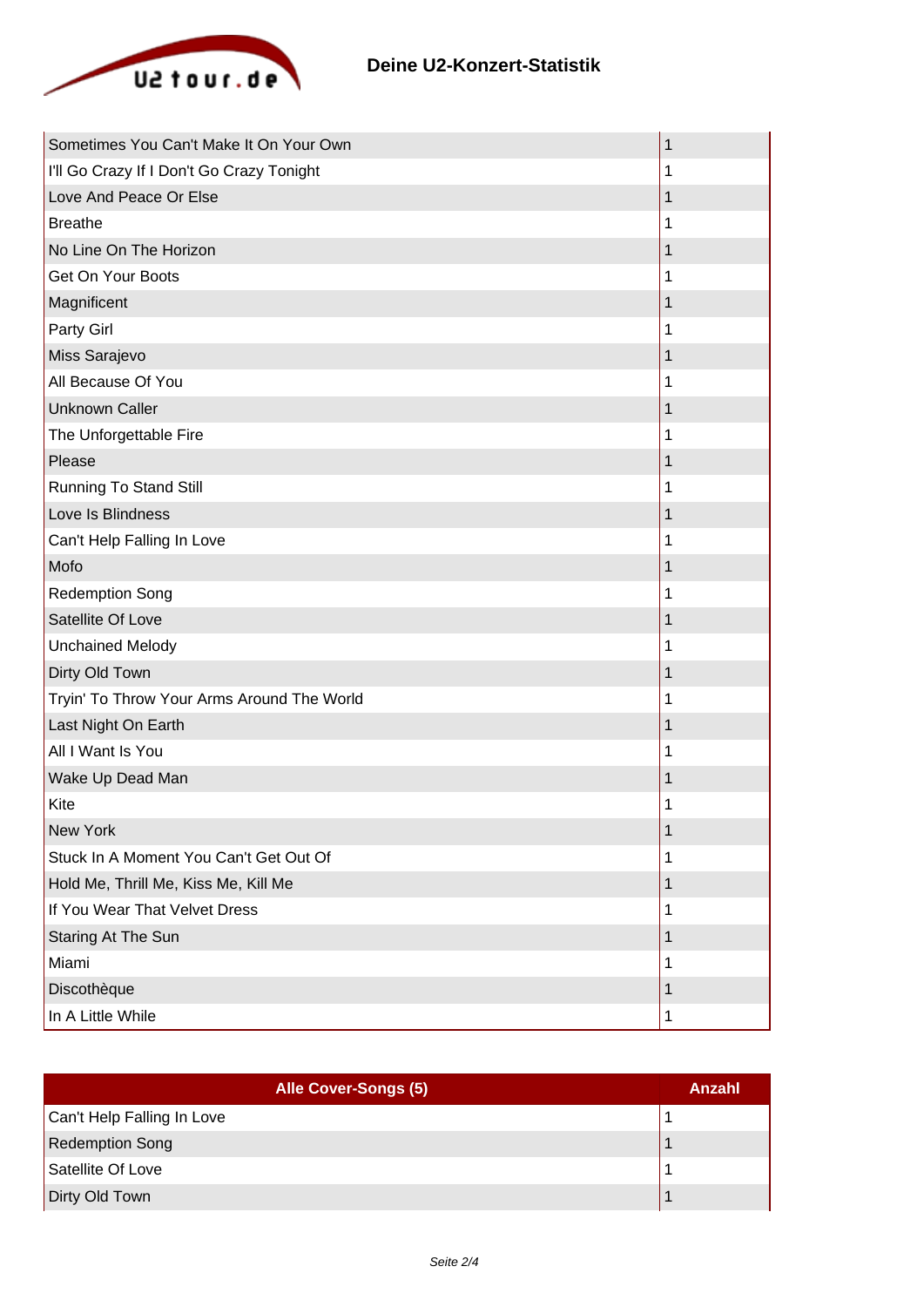

| -In<br>Melody<br>. |  |
|--------------------|--|
|                    |  |

| <b>Opening Songs (5)</b> | <b>Anzahl</b> |
|--------------------------|---------------|
| Breathe                  |               |
| Vertigo                  |               |
| Elevation                |               |
| Mofo                     |               |
| Zoo Station              |               |

| <b>Closing Songs (5)</b>   | Anzahl |
|----------------------------|--------|
| Moment Of Surrender        |        |
| Vertigo                    |        |
| Walk On                    |        |
| Wake Up Dead Man           |        |
| Can't Help Falling In Love |        |

| <b>Alben (14)</b>                 | Anzahl |
|-----------------------------------|--------|
| Achtung Baby                      | 20.35% |
| The Joshua Tree                   | 15.79% |
| All That You Can't Leave Behind   | 9.57%  |
| Pop                               | 8.62%  |
| How To Dismantle An Atomic Bomb   | 7.69%  |
| War                               | 6.78%  |
| No Line On The Horizon            | 5.88%  |
| The Unforgettable Fire            | 5.83%  |
| Boy                               | 4.13%  |
| Rattle And Hum                    | 4.1%   |
| Zooropa                           | 1.63%  |
| The Best Of 1980-1990             | 0.81%  |
| Passengers Original Soundtracks 1 | 0.8%   |
| Zoo TV Live                       | 0.79%  |

| Vorgruppen (7)     | <b>Anzahl</b> |
|--------------------|---------------|
| Keane              |               |
| <b>Snow Patrol</b> |               |
| The Zutons         |               |
| Söhne Mannheims    |               |